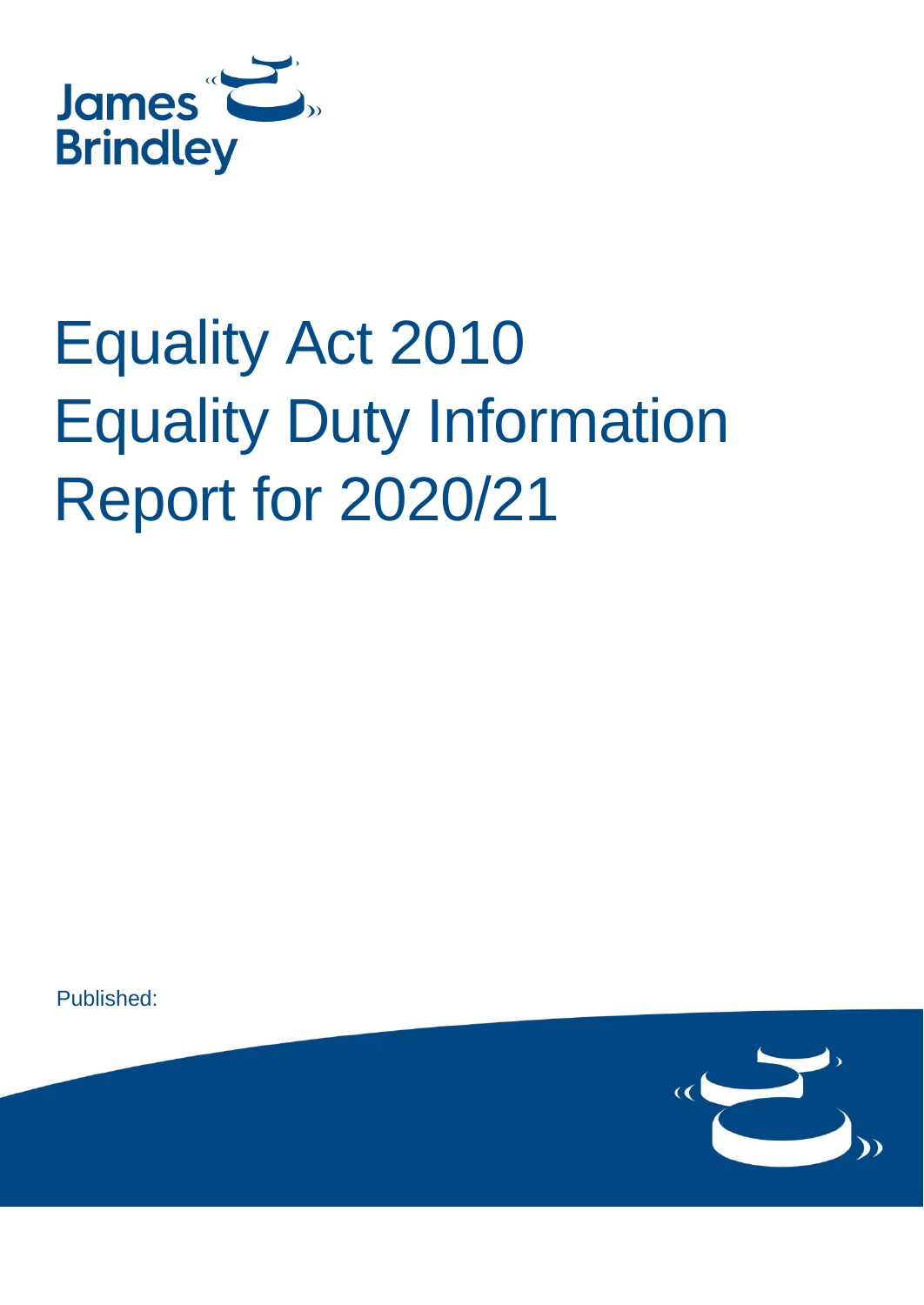

### **Introduction**

The Equality Act 2010 requires schools to publish information by 6th April each year to demonstrate compliance with the aims of the Public Sector Equality Duty:

- Information about how the school is promoting equality and eliminating unlawful discrimination for pupils, staff and governors with protected characteristics (or other relevant people with protected characteristics in the school community);
- Information relating to employees with protected characteristics.

The information published in this document is our response to this.

# **The Public Sector Equality Duty**

The Public Sector Equality Duty is set out in Section 149 of Equality Act 2010. The 'Duty', as it is known, requires schools to pay due regard to the following, when exercising their public functions:

- Eliminate discrimination, harassment, victimisation and any other conduct that is prohibited by or under the Act<sup>i</sup>
- Advance equality of opportunity between people who share a relevant protected characteristic and people who do not share itii
- Foster good relations between people who share a relevant protected characteristic and people who do not share it<sup>iii</sup>.

The full Act is available [here.](http://www.legislation.gov.uk/ukpga/2010/15/contents)

# **What we did during 2020/21**

As a school, we take full account of equality and accessibility in our day-to-day policy, decision-making and practice. Where necessary, we put actions in place to address any barriers faced by pupils, parents or trustees with protected characteristics. During 2020 the trustees and senior leadership team agreed on a new vision statement that embodies their commitment to promoting equality

*"Think Differently" to inspire young people to overcome all barriers and achieve their dreams.* This is to be delivered through 5 missions that are unpacked in the 2020-2023 Academy Development Plan. This is how the 20/21 equality objectives were derived and progress, in spite of the pandemic, is detailed here:

- To further embed an inclusive climate for learning which promotes respect and celebrates differences
	- $\circ$  Pupil and parent surveys were undertaken, and the results were actioned by the centre leaders.
	- $\circ$  Support plans and pupil paperwork have been updated to become more pupil centred.
	- o Bullying survey carried out in anti-bullying week.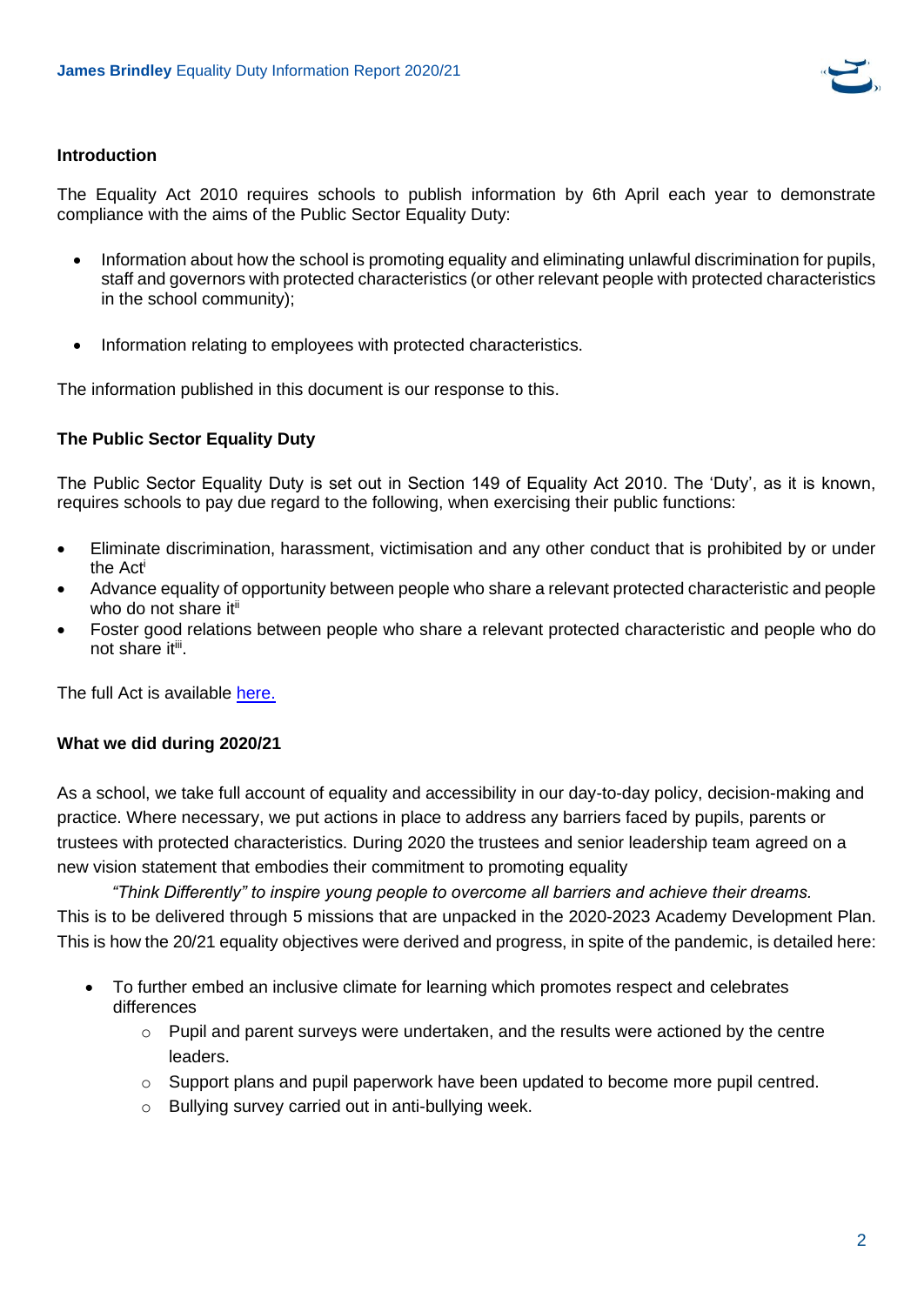

- $\circ$  Incident reports have been used to identify behavioural trends, which have been acted upon.
- $\circ$  Staff have attended training about positive behaviour management, emotion coaching, the trauma informed approach and growth mindsets so that there isn't a "one size fits all" approach.
- For employees to create an inclusive environment for themselves and our young people
	- o Staff took part in unconscious bias training
	- $\circ$  Staff, trustees and the young people started to engage with an Equality and Diversity Award and a lead person has been appointed
	- ❖ We acknowledge that staff need to take part in equality and diversity training.
- To work towards the JBA staff demographic being representative of the community
	- o Monitoring data was provided to SLT and trustees.
	- ❖ We acknowledge that we need to use Positive Action strategies where there are underrepresented groups and engage with the Disability Confidence Scheme
- To review gender specific facilities at each of our sites
	- $\circ$  Progress was made to start to convert some facilities to be gender neutral.
- To include suitable staff groups in policy making
	- o Relevant policies highlighted
	- $\circ$  Staff comments during consultation are fully considered for inclusion in the policy
	- ❖ We acknowledge that we need a methodology for putting this into practice
- To further strengthen safer recruitment
	- $\circ$  Safer recruitment training has been undertaken by more staff so that all recruitment panels have at least 50% of the panel members trained in safer recruitment.
- We are one of the first special schools to achieve the UNICEF Rights Respecting Gold award.

#### **We are working hard to be a good employer of people with protected characteristics.**

For example, this includes:

- Continued use of referrals for expert advice, such as assessments for possible disability (ie Access to Work and Remploy) and Occupational Health to ensure that best practice can be applied.
- Promoting services available through the Enjoy Benefits portal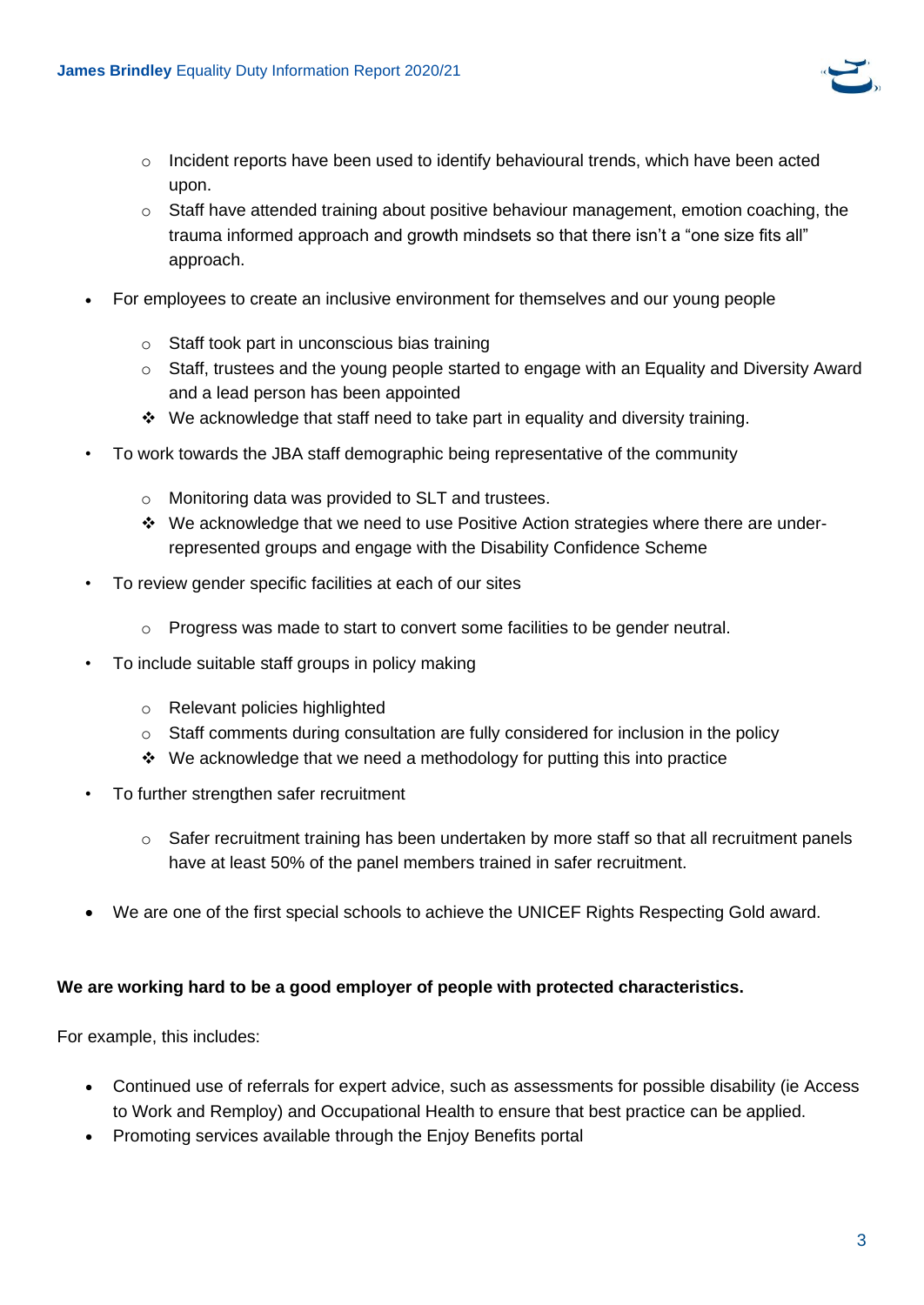

- Making reasonable adjustments in our absence monitoring, so that disabled employees have double the absence allowance before triggers are activated.
- Updated the Special Leave Policy so that the staff members who have carers responsibility for disabled dependants now have double paid days allocation.
- Updated the ethnic origin information categories on our application forms.
- During the pandemic, continued to support all employees who require reasonable adjustments including:
	- o Support for Clinically Extremely Vulnerable and Clinically Vulnerable colleagues.
	- o Higher levels of Risk Assessments for pregnant employees.
	- o Implementing staff wellbeing initiatives.
- Equality monitoring of applicants across all recruitment campaigns over the last 5 years that has been shared with trustees.

## **Looking ahead – what next?**

The academy is committed to promoting the welfare and equality of all its employees, young people and other members of the academy community. To achieve this, the academy has established the following equality objectives for 2021/22 in line with the Academy Development plan 2020-23

- To further embed an inclusive climate for learning which promotes respect and celebrates differences
- •  For employees to create an inclusive environment for themselves and our young people
- •  To work towards the JBA staff demographic being representative of the community
- •  To review gender specific facilities at each of our sites
- •  To include under-represented staff groups in policy making
- To further strengthen safer recruitment
- To apply for the Equaliteach Equalities and Diversity Award
- To apply for accreditation from the National Autism Society

#### **Further Information**

For further information please contact Jo Murgatroyd (Company Secretary).

Telephone: 0121 666 6409 x 2119 Email: [murgatroydj@jamesbrindley.org.uk](mailto:murgatroydj@jamesbrindley.org.uk)